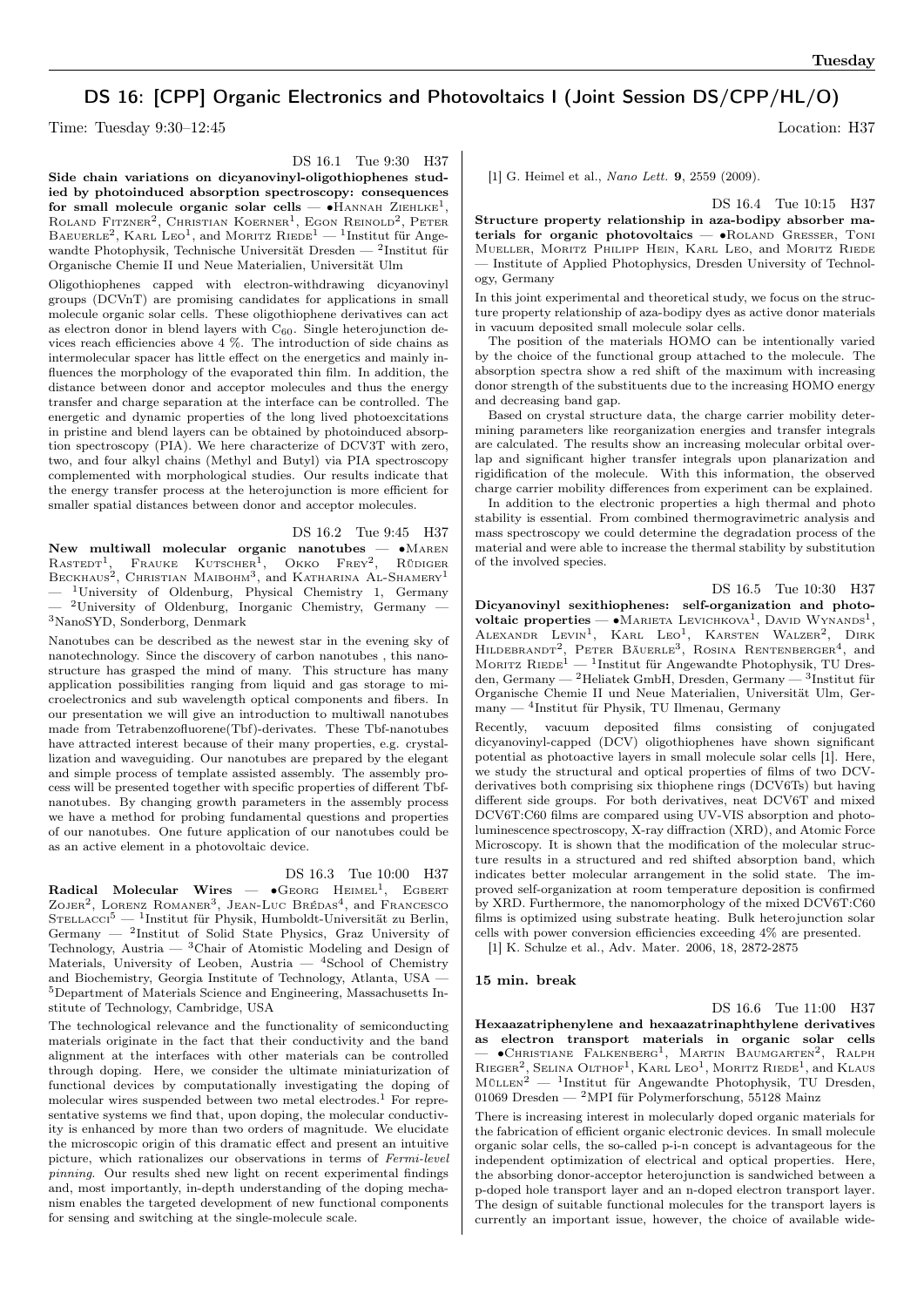gap materials for the n-side of organic solar cells is very limited. Here, we investigate hexaazatriphenylene and hexaazatrinaphthylene derivatives as substitutes for the common electron transport materials  $\mathrm{C}_{60}$ or BPhen and BCP. Having bandgaps of  $> 2.7$ eV the new materials are transparent which, in combination with a suitable position of the energy levels, enables exciton blocking. Furthermore molecular doping with either acridine orange base (AOB) or NDN1 (Novaled AG) leads to an increase of the conductivity by several orders of magnitude, reaching values beyond  $1·10<sup>-6</sup>$  S/cm. Altogether the beneficial optical and electrical properties allow the fabrication of organic solar cells with increased efficiency compared to the standard devices.

## DS 16.7 Tue 11:15 H37

Structure - property relationship of thiophene based materials bearing different accepting groups — •MARION WRACKmeyer, Markus Hummert, Horst Hartmann, Karl Leo, and MORITZ RIEDE — Institut für Angewandte Photophysik, Technische Universität Dresden, Germany

Organic solar cells require new materials for improved efficiencies. The relationship of molecular structure and properties is very important to optimise the devices. An interesting class of materials are thiophene block co-oligomers. The materials obtain electron donating (D) and accepting (A) groups and have the general structure A-D-A or D-A-D. In particular, the investigation of electron accepting groups is very important, because they have a high influence on the electronic structure of an organic molecule and are therefore an influential impact in the performance of a small molecule p-i-n solar cell. We present investigations on thiophene based materials bearing different accepting groups. The accepting groups are eg dicyanovinyl, dioxaborine, and benzthiadiazole. The materials were synthesised by Stille-coupling. Basic precondition for all materials is the thermal stability for deposition by vacuum-techniques. Subsequent investigations focus on absorption (solution and thin films), electrochemical behaviour (cyclic voltammetry to investigate the frontier molecular orbital energy levels), DFT-calculations (to show the location of HOMO and LUMO), mobility, morphology, dopability, and the properties of a solar cell.

### DS 16.8 Tue 11:30 H37

Charge transport in self-assembled semiconducting organic layers: role of dynamic and static disorder —  $\bullet$ Thorsten VEHOFF<sup>1</sup>, YEON SOOK CHUNG<sup>2</sup>, KAREN JOHNSTON<sup>1</sup>, ALESSANDRO<br>Troisi<sup>3</sup>, Do YEUNG YOON<sup>2</sup>, and DENIS ANDRIENKO<sup>1</sup> — <sup>1</sup>Max Planck Institut fuer Polymerforschung, Ackermannweg 10, 55128 Mainz, Ger $m$ any  $-$  <sup>2</sup>Department of Chemistry, Seoul National University, Seoul 151-747, Republic of Korea — <sup>3</sup>Department of Chemistry and Centre of Scientific Computing, University of Warwick, Coventry, CV4 7AL, United Kingdom

Partial disorder is an inherent property of self-assembled organic semiconductors that complicates their rational design, since electronic structure, self-assembling properties and stability all have to be accounted for simultaneously. Therefore, the understanding of charge transport mechanisms in these systems is still in its infancy. A theoretical study of charge transport in organic semiconductors was performed on self-assembled layers of [1]Benzothieno[3,2-b]benzothiophene functionalized with alkyl side chains. Analysis showed that semiclassical dynamics misses static (on timescales of charge transport) disorder while the solution of the master equation combined with the hightemperature limit Marcus theory for charge transfer rates does not take into account molecular dynamic modes relaxing on a timescale of charge hopping. A comparison between predictions based on a perfectly ordered and a realistic crystal structure reveals the strong influence of static and dynamic disorder. The advantage of twodimensional charge transporting materials over one-dimensional ones is clearly shown.

### DS 16.9 Tue 11:45 H37

Charge Transport in rr-P3HT:PCBM Blends - The Impact of Ultrahigh Regioregularity on Hole Transport and Device Performance — ∙Ralf Mauer and Frédéric Laquai — Max-Planck-Institut für Polymerforschung, Mainz, Deutschland

Blends of poly(3-hexylthiophene) (P3HT) and [6,6]-phenyl  $\mathrm{C}_{61}$  butyric acid methyl ester (PCBM) have emerged as a prototypical material system for bulk heterojunction solar cells with reasonable efficiencies during the past five years. Despite tremendous engineering efforts to push devices to 5% power conversion efficiency (PCE), the correlation between charge carrier mobility and device performance is still up for debate. Theoretical models range from "the higher - the better" over optimum finite mobilities to no effect of mobility on PCE at all.

We investigate charge transport in pristine P3HT films and in blends with PCBM by the time of flight (TOF) technique and analyse the results in the framework of the Gaussian disorder model. In order to understand the effect of charge transport on solar cell efficiency, we examine P3HT with three different regioregularities, i.e. regiorandom P3HT, rr-P3HT with high ( $rr=94\%$ ) and with ultrahigh ( $rr>98\%$ ) regioregularity. While the regioregularity is known to have a strong influence on the charge carrier mobility, its effect on other transport parameters, especially on the energetic disorder of hole transport in P3HT, is reported by us for the first time.

Finally, we correlate the TOF results and spectroscopic measurements with device performance to determine the influence of charge transport on the power conversion efficiency.

DS 16.10 Tue 12:00 H37 Charge transport in conjugated polymers with energetic dis $order$   $\bullet$  JAMES C BLAKESLEY<sup>1,2</sup>, HELEN S CLUBB<sup>1</sup>, CHRISTO-PHER GROVES<sup>1</sup>, LOUISE M HOPKINS<sup>1</sup>, and NEIL C GREENHAM<sup>1</sup> -<sup>1</sup>University of Cambridge, Cambridge, UK  $-$  <sup>2</sup>Universität Potsdam, Potsdam, Germany

We investigate charge transport in sandwich-type devices with two polyfluorene-based copolymers: poly(9,9-dioctylfluorene-co-bis(N,N'-  $(4, but v1$ benyl))bis $(N, N'-$ phenyl-1,4-phenylene)diamine) (PFB) and poly(9,9-dioctylfluorene-co-benzothiadiazole) (F8BT). A standard analysis of the data produces a poor fit to the data, with an apparent dependence of mobility on device thickness. Previously, such behaviour in electron transport has been attributed to trapping[1]. However, we find that a good fit is obtained by using a numerical simulation based on energetic disorder that takes into account the effects of electric field and carrier density on mobility (Extended Gaussian Disorder model). The amount of energetic disorder is quantified by  $110+/-10$ meV and 100+/-10meV respectively. When the two materials are blended together, hole mobility remains constant when the fraction of PFB is 50% or greater, but drops dramatically for low concentrations of PFB. The amount of energetic disorder remains unaffected by any degree of blending, suggesting that there is no change in microscopic ordering of the polymers upon blending.

[1] R. Steyrleuthner, S. Bange and D. Neher, J. Appl. Phys. 105, 064509 (2009)

DS 16.11 Tue 12:15 H37

Towards high charge carrier mobilities by rational design of organic semiconductors  $\bullet$ DENIS ANDRIENKO<sup>1</sup>, VALENTINA Marcon<sup>2</sup>, James Kirkpatrick<sup>3</sup>, Victor Ruehle<sup>1</sup>, Bjoern<br>Baumeier<sup>1</sup>, Thorsten Vehoff<sup>1</sup>, Alexander Lukyanov<sup>1</sup>, Kurt<br>Kremer<sup>1</sup>, Jenny Nelson<sup>3</sup>, and Christian Lennartz<sup>4</sup> — <sup>1</sup>Max Planck Institute for Polymer Research, Mainz  $-$  <sup>2</sup>Technische Universität Darmstadt, Germany —  ${}^{3}$ Imperial College London, UK — <sup>4</sup>BASF AG, Ludwigshafen

The role of material morphology on charge carrier mobility in partially disordered organic semiconductors is discussed for several classes of materials: derivatives of hexabenzocoronenens [1], perylenediimides [2], triangularly-shaped polyaromatic hydrocarbons [3], and Alq3. Simulations are performed using a package developed by Imperial College, London and Max Planck Institute for Polymer Research, Mainz (votca.org). This package combines several techniques into one scheme: quantum chemical methods for the calculation of molecular electronic structures and reorganization energies; molecular dynamics and systematic coarse-graining approaches for simulation of self-assembly and relative positions and orientations of molecules on large scales; kinetic Monte Carlo and master equation for studies of charge transport.

[1] J. Kirkpatrick, et al, Phys. Rev. Lett., 98, 227402, 2007; [2] V. Marcon, et al, J. Am. Chem. Soc., 131, 11426, 2009; [3] X. Feng et al, Nature Materials 8, 421, 2009

DS 16.12 Tue 12:30 H37 Fully functionalized block copolymers for organic electronic  $\text{applications} - \bullet \text{Sven}$  HÜTTNER<sup>1,2</sup>, MICHAEL SOMMER<sup>2</sup>, JUSTIN HODGKISS<sup>1</sup>, PETER KOHN<sup>3</sup>, THOMAS THURN-ALBRECHT<sup>3</sup>, RICHARD FRIEND<sup>1</sup>, ULLRICH STEINER<sup>1</sup>, and MUKUNDAN THELAKKAT<sup>2</sup> -<sup>1</sup>Cavendish Laboratory, University of Cambridge — <sup>2</sup>Angewandte Funktionspolymere, Makromolekulare Chemie I, Universität Bayreuth — <sup>3</sup>Experimentelle Polymerphysik, Universität Halle-Wittenberg

Block copolymers are well known to phase separate in highly ordered nanostructures on length scales commensurate with the exciton diffusion length. We use fully functionalized block copolymers for photo-